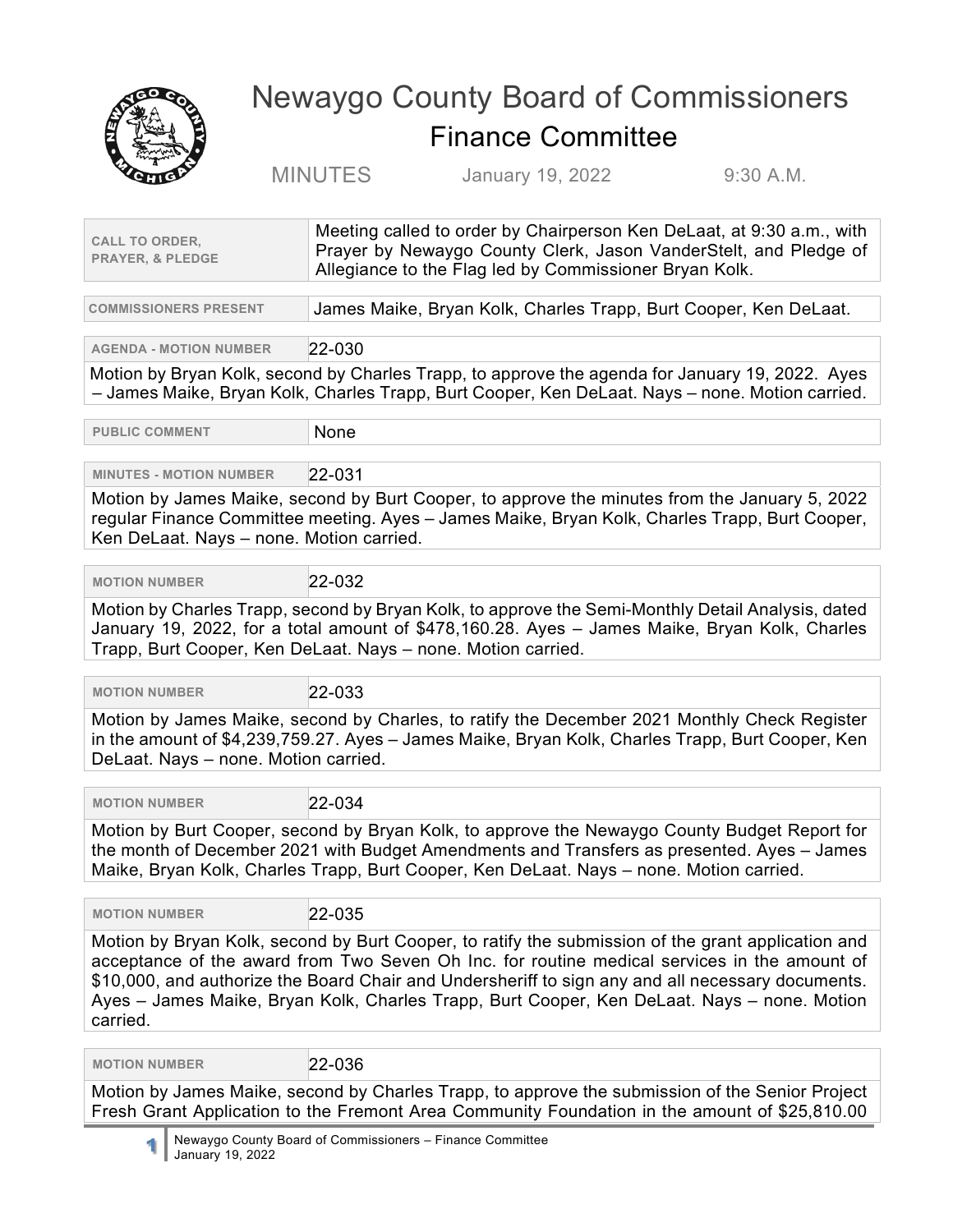for May 2022 through January 2023. Ayes – James Maike, Bryan Kolk, Charles Trapp, Burt Cooper, Ken DeLaat. Nays – none. Motion carried.

| <b>COMMITTEE REPORTS</b> | Physical & Economic Development |
|--------------------------|---------------------------------|
| <b>MOTION NUMBER</b>     | $22 - 016 - 1$                  |

Motion by Charles Trapp, second by James Maike, to approve the contract for Michigan Construction Code Inspection and Enforcement Services with North Country Inspection and Enforcement Services with North Country Inspection Services, LLC, effective February 1, 2022, through January 31, 2025, and authorize the Board Chairman and the County Administrator to sign all of the necessary documents. Ayes – James Maike, Bryan Kolk, Charles Trapp, Burt Cooper, Ken DeLaat. Nays – none. Motion carried.

 **MOTION NUMBER** 22-017-1

Motion by Charles Trapp, second by Bryan Kolk, to approve the Building Official Employment Agreement with Duane Cruzan, and authorize the Board Chairman and the County Administrator to sign all of the necessary documents. Ayes – James Maike, Bryan Kolk, Charles Trapp, Burt Cooper, Ken DeLaat. Nays – none. Motion carried.

 **MOTION NUMBER** 22-018-1

Motion by Charles Trapp, second by James Maike, to approve the proposed NEWAYGO COUNTY ECONOMIC DEVELOPMENT ADVISORY BOARD. Ayes – James Maike, Bryan Kolk, Charles Trapp, Burt Cooper, Ken DeLaat. Nays – none. Motion carried.

| <b>COMMITTEE REPORTS</b>                                                                       | <b>Public Safety/Judicial</b> |
|------------------------------------------------------------------------------------------------|-------------------------------|
| <b>MOTION NUMBER</b>                                                                           | $22 - 026 - 1$                |
| Motion by Burt Cooper, second by Charles Trapp, to approve the FY 2022 Forest Service Cohesive |                               |

Wildland Fire Management Strategy Grant application for wildfire mitigation in the amount of \$264,000.00; and ratify the electronic submittal by the Emergency Services Director. Ayes – James Maike, Bryan Kolk, Charles Trapp, Burt Cooper, Ken DeLaat. Nays – none. Motion carried.

 **MOTION NUMBER** 22-027-1

Motion by Burt Cooper, second by Bryan Kolk, to approve the Fremont Area Community Foundation Grant Application for Tactical Emergency Casualty Care Training in the amount of \$15,465.00, and authorize the Emergency Services Director to submit the application electronically. Ayes – James Maike, Bryan Kolk, Charles Trapp, Burt Cooper, Ken DeLaat. Nays – none. Motion carried.

 **MOTION NUMBER** 22-028-1

Motion by Burt Cooper, second by Charles Trapp, to approve the Consumers Energy Foundation Grant Application for Tactical Emergency Casualty Care Training in the amount of \$5,155.00; and authorize the Emergency Services Director to submit the application electronically. Ayes – James Maike, Bryan Kolk, Charles Trapp, Burt Cooper, Ken DeLaat. Nays – none. Motion carried.

**ADMINISTRATOR'S REPORT** Administrator Christopher Wren

- The U.S. Supreme Court reinstated the stay of OSHA's vaccination requirement for employers with 100+ employees.
- The ARPA final rule was released at the end of December. There have been significant changes that the Executive Committee will discuss.